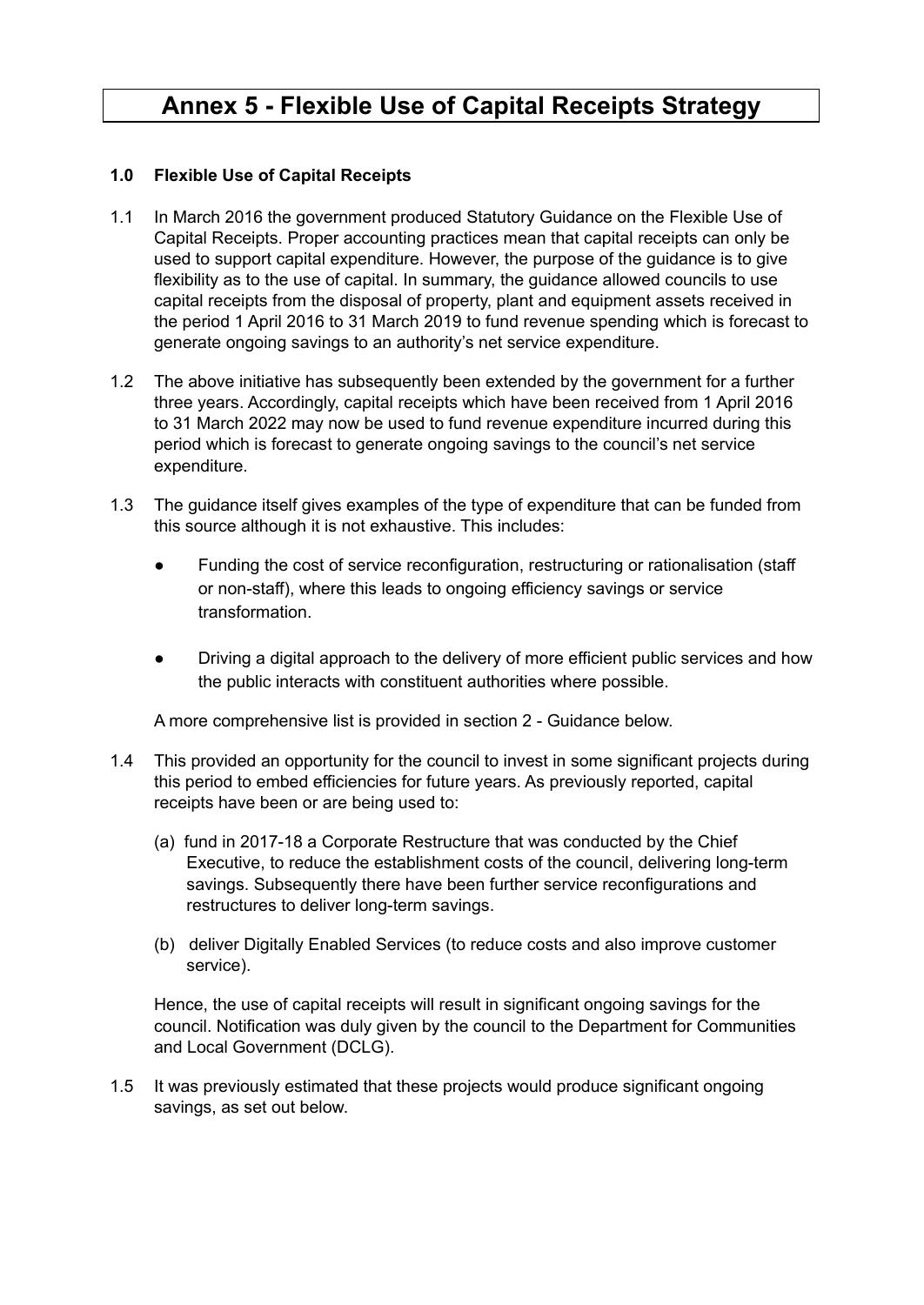| <b>Project Name</b>                                          | <b>Project Description</b>                                                                                   | <b>Estimated</b><br>Qualifying<br><b>Expenditure</b><br>£'000 | <b>Estimated</b><br>Annual<br><b>Savings</b><br>£'000 |
|--------------------------------------------------------------|--------------------------------------------------------------------------------------------------------------|---------------------------------------------------------------|-------------------------------------------------------|
| Corporate<br>Restructuring<br>and Service<br>Reconfiguration | To review and update the<br>organisational structure and<br>service configuration to<br>deliver efficiencies | 800                                                           | 814                                                   |
| Digitally<br>Enabled<br><b>Services</b>                      | To adopt digital technology to<br>enable new ways of working                                                 | 200                                                           | 50                                                    |

### 1.6 Expenditure on these two projects has been as follows:

| <b>Budget and Expenditure</b>                                            | Corporate<br><b>Restructuring</b><br>and Service<br>Reconfiguration<br>£'000 | <b>Digitally</b><br><b>Enabled</b><br><b>Services</b><br>£'000 | Total £'000 |
|--------------------------------------------------------------------------|------------------------------------------------------------------------------|----------------------------------------------------------------|-------------|
| <b>Original Budget</b>                                                   | 800                                                                          | 200                                                            | 1,000       |
| 2017-18 spend                                                            | (287)                                                                        | (32)                                                           | (319)       |
| 2018-19 spend                                                            | (23)                                                                         | (95)                                                           | (118)       |
| 2019-20 spend                                                            | (437)                                                                        | (60)                                                           | (497)       |
| 2020-21 spend                                                            | (1)                                                                          | (59)                                                           | (60)        |
| 2021-22 spend (estimated)                                                | (52)                                                                         | (114)                                                          | (166)       |
| 2019-20 budget transfer                                                  | 0                                                                            | 60                                                             | 60          |
| 2021-22 budget transfer                                                  | 0                                                                            | 100                                                            | 100         |
| <b>Total - estimated budget</b><br>remaining to the end of March<br>2022 | 0                                                                            | 0                                                              | 0           |

- 1.7 The corporate restructuring and service reconfiguration as implemented continues to deliver ongoing efficiencies throughout the organisation and this drive to deliver more efficient ways of working will continue through the MTFS 2022-26.
- 1.8 The push for Digitally Enabled Services continues to deliver improvements in the way that we manage our services. This is reflected through the delivery of ongoing savings within the MTFS 2022-26.
- 1.9 Actual spend for the 2021-22 financial year will be reflected in a future update.
- 1.10 The following 2022-23 Treasury Management Strategy Statement Prudential Indicator will be potentially impacted by the use of £166k of General Fund capital receipts: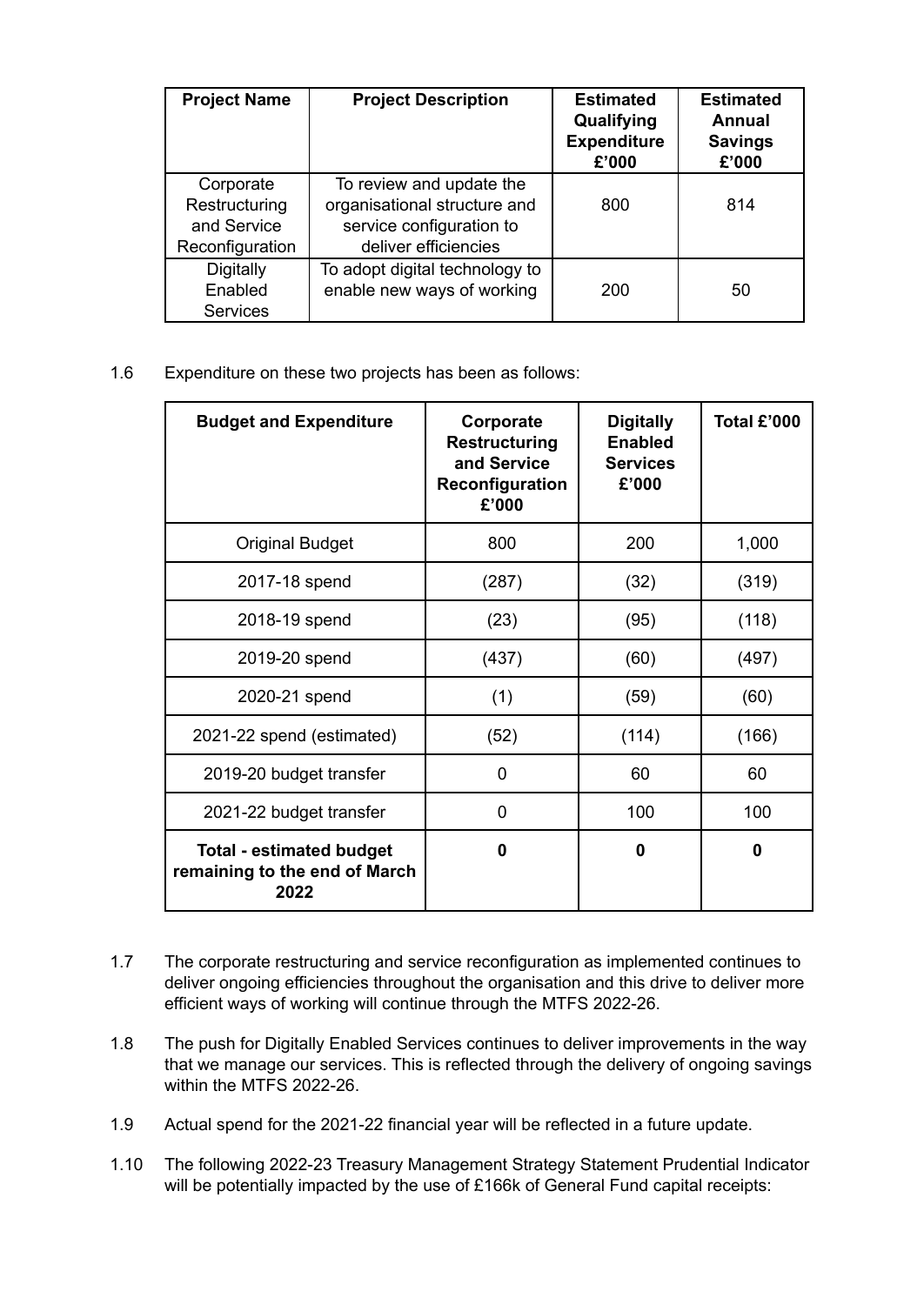**Ratio of Financing Costs to Revenue Stream**: The 2022-23, 2023-24 and 2024-25 General Fund ratios (to one decimal place) increase by 0.0%, 0.0% and 0.0% respectively - i.e. the increase is less than 0.1% for all three years.

This is calculated on the assumption that the flexible use of capital receipts does not increase the council's revenue stream but does increase the council's funding requirement by £166k.

1.11 Council is recommended to consider and approve this revised Capital Receipts Strategy.

### **2.0 Flexible Use of Capital Receipts – Guidance**

- 2.1 To support local authorities deliver more efficient and sustainable services, under the Local Government Act 2003 section 15(1) the government allows local authorities to spend up to 100% of their capital receipts on the revenue costs of reform projects (revenue reform costs) and issued revised guidance in March 2016 and subsequently.
- 2.2 Accordingly the council can treat as capital expenditure, any expenditure that is designed to generate ongoing revenue savings in the delivery of public services and/or transform service delivery to reduce costs and/or transform service delivery in a way that reduces costs or demand for services for any of the public sector delivery partners.
- 2.3 Revenue Reform Costs must be properly incurred by 31 March 2022 and can only be met from capital receipts which have been received from 1 April 2016 to 31 March 2022. Revenue Reform Costs cannot be financed from (i) Right to Buy receipts, (ii) pre 1 April 2016 capital receipts, and/or (iii) borrowing.
- 2.4 Revenue Reform Costs that generate ongoing savings may be funded from the council's capital receipts for the following:
	- Sharing back-office and administrative services with one or more other council or public sector bodies;
	- Investment in service reform feasibility work, e.g. setting up pilot schemes;
	- Collaboration between local authorities and central government departments to free up land for economic use;
	- Funding the cost of service reconfiguration, restructuring or rationalisation (staff or non-staff), where this leads to ongoing efficiency savings or service transformation;
	- Sharing Chief-executives, management teams or staffing structures;
	- Driving a digital approach to the delivery of more efficient public services and how the public interacts with constituent authorities where possible;
	- Aggregating procurement on common goods and services where possible, either as part of local arrangements or using Crown Commercial Services or regional procurement hubs or Professional Buying Organisations;
	- Improving systems and processes to tackle fraud and corruption in line with the Local Government Fraud and Corruption Strategy;
	- Setting up commercial or alternative delivery models to deliver services more efficiently and bring in revenue; and